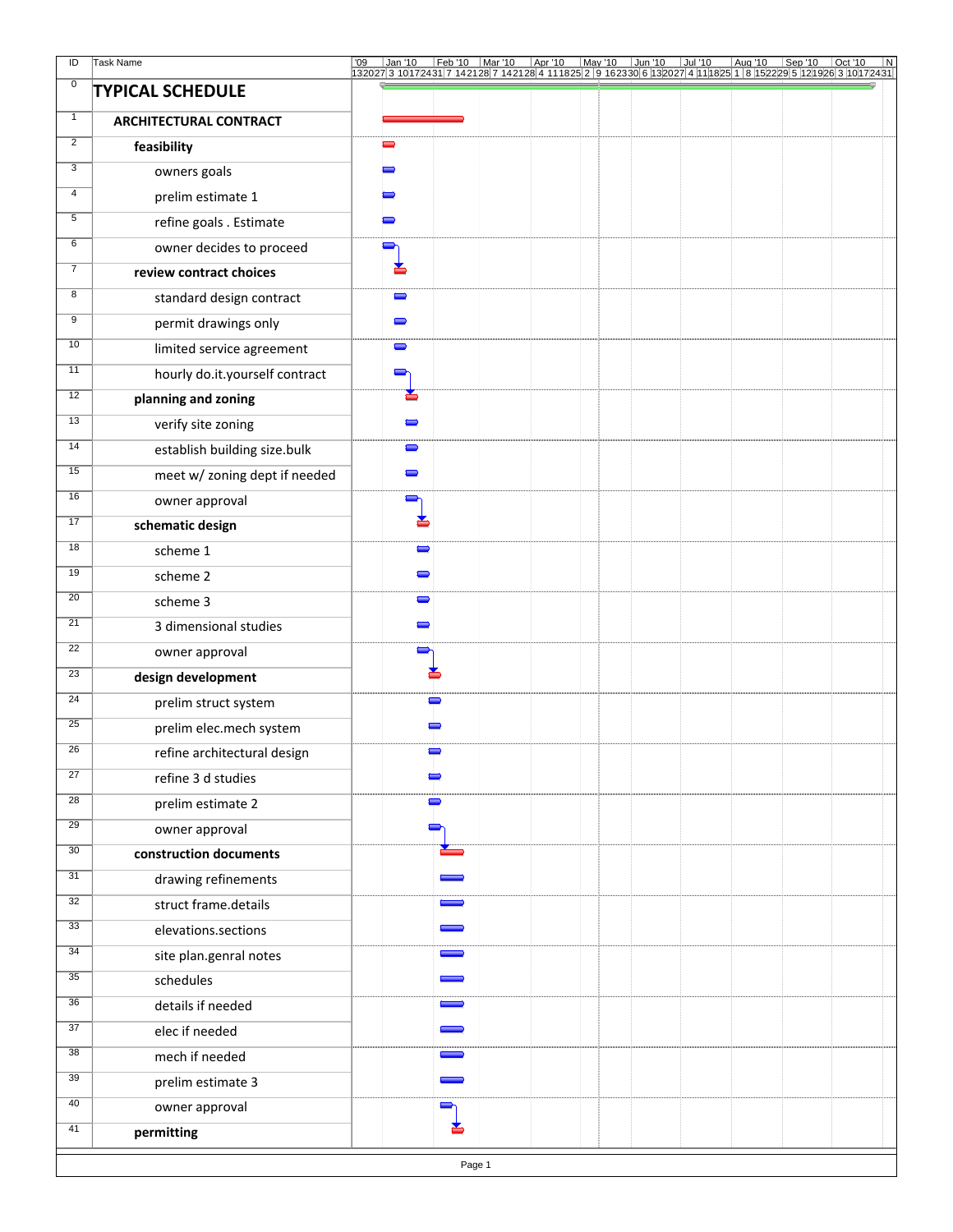| 42<br>submit documents . pay fee<br>43<br>zoning review |  | 0              |                |  | 132027 3 10 172431 7 14 21 28 7 14 21 28 4 11 1825 2 9 1623 30 6 13 20 7 4 11 18 25 1 8 15 22 29 5 12 19 26 3 10 17 24 31 |  |  |
|---------------------------------------------------------|--|----------------|----------------|--|---------------------------------------------------------------------------------------------------------------------------|--|--|
|                                                         |  |                |                |  |                                                                                                                           |  |  |
|                                                         |  | $\blacksquare$ |                |  |                                                                                                                           |  |  |
| 44<br>architectural-structural review                   |  | O              |                |  |                                                                                                                           |  |  |
| 45<br>mech-elec review                                  |  | 0              |                |  |                                                                                                                           |  |  |
| 46<br>fire department review                            |  | $\blacksquare$ |                |  |                                                                                                                           |  |  |
| 47<br>wastewater review . pay fee                       |  | $\blacksquare$ |                |  |                                                                                                                           |  |  |
| 48<br>resubmit.review comments                          |  | $\blacksquare$ |                |  |                                                                                                                           |  |  |
| 49<br>pick up permit . pay fee                          |  | ∍              |                |  |                                                                                                                           |  |  |
| 50<br><b>CONSTRUCTION CONTRACT</b>                      |  |                |                |  |                                                                                                                           |  |  |
| 51<br>construction contract choices                     |  | ě              |                |  |                                                                                                                           |  |  |
| 52<br>lump sum                                          |  | ¢              |                |  |                                                                                                                           |  |  |
| 53<br>guarantied max price                              |  | ها             |                |  |                                                                                                                           |  |  |
| 54<br>construction management                           |  | ⇔              |                |  |                                                                                                                           |  |  |
| 55<br>do.it.yourself with consulting                    |  | ض              |                |  |                                                                                                                           |  |  |
| 56<br>construction admin by architect                   |  | ₽              |                |  |                                                                                                                           |  |  |
| 57<br>bidding (during permitting)                       |  | ┻              |                |  |                                                                                                                           |  |  |
| 58<br>distribute drawings to vendors                    |  | $\blacksquare$ |                |  |                                                                                                                           |  |  |
| 59<br>obtain pricing from vendors                       |  | $\blacksquare$ |                |  |                                                                                                                           |  |  |
| 60<br>add self performed work                           |  | $\blacksquare$ |                |  |                                                                                                                           |  |  |
| 61<br>add general conditions                            |  | $\blacksquare$ |                |  |                                                                                                                           |  |  |
| 62<br>assemble into final bid                           |  | $\blacksquare$ |                |  |                                                                                                                           |  |  |
| 63<br>owner review.revisions                            |  | $\blacksquare$ |                |  |                                                                                                                           |  |  |
| 64<br>compare with other bids                           |  | ņ              |                |  |                                                                                                                           |  |  |
| 65<br>owner signs contract                              |  | ¥              |                |  |                                                                                                                           |  |  |
| 66<br>contractor moves in                               |  |                |                |  |                                                                                                                           |  |  |
| 67<br>trailer                                           |  |                |                |  |                                                                                                                           |  |  |
| 68<br>temp power                                        |  |                | 0              |  |                                                                                                                           |  |  |
| 69<br>office set up                                     |  |                |                |  |                                                                                                                           |  |  |
| 70<br>porta let                                         |  |                | 0              |  |                                                                                                                           |  |  |
| 71<br>subcontracts                                      |  |                |                |  |                                                                                                                           |  |  |
| 72<br>layout                                            |  |                | ç.<br>▟        |  |                                                                                                                           |  |  |
| $\overline{73}$<br>interior-exterior demo               |  |                |                |  |                                                                                                                           |  |  |
| 74<br>remov elec-plmg fixt                              |  |                | $\blacksquare$ |  |                                                                                                                           |  |  |
| 75<br>walls                                             |  |                | ⊏              |  |                                                                                                                           |  |  |
| 76<br>back wall remov                                   |  |                | 0              |  |                                                                                                                           |  |  |
| 77<br>garage                                            |  |                | ⊏              |  |                                                                                                                           |  |  |
| 78<br>owner review                                      |  |                | ▭              |  |                                                                                                                           |  |  |
| 79<br>excavate                                          |  |                |                |  |                                                                                                                           |  |  |
| 80<br>dig sewer trench                                  |  |                |                |  |                                                                                                                           |  |  |
| 81<br>inst sewer pipe                                   |  |                |                |  |                                                                                                                           |  |  |
| 82<br>fill trench                                       |  |                |                |  |                                                                                                                           |  |  |
| 83<br>dig basement                                      |  |                |                |  |                                                                                                                           |  |  |
|                                                         |  | Page 2         |                |  |                                                                                                                           |  |  |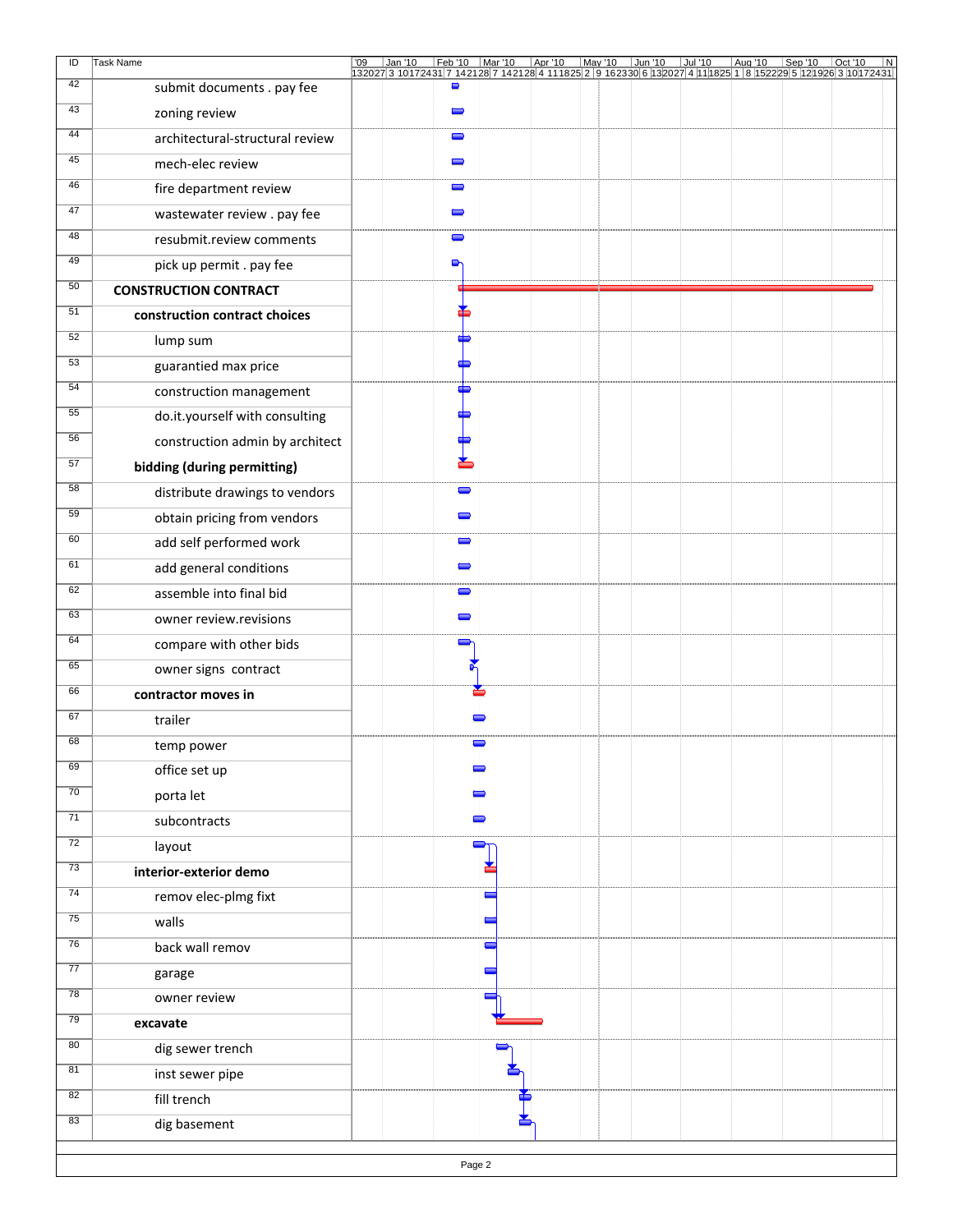| ID  | <b>Task Name</b>                  | '09 | Jan '10 | Feb'10 | Mar '10 | Apr '10        | May '10 | $\vert$ Jun '10 | Jul '10<br>132027 3 10 172431 7 14 21 28 7 14 21 28 4 11 18 25 2 9 16 23 30 6 13 20 7 4 11 18 25 1 8 15 22 29 5 12 19 26 3 10 17 24 31 | Aug '10 | $\sqrt{\text{Sep}'10}$ | Oct '10 | N |
|-----|-----------------------------------|-----|---------|--------|---------|----------------|---------|-----------------|----------------------------------------------------------------------------------------------------------------------------------------|---------|------------------------|---------|---|
| 84  | dig footings                      |     |         |        |         |                |         |                 |                                                                                                                                        |         |                        |         |   |
| 85  | foundation                        |     |         |        |         |                |         |                 |                                                                                                                                        |         |                        |         |   |
| 86  | layout                            |     |         |        |         | $\blacksquare$ |         |                 |                                                                                                                                        |         |                        |         |   |
| 87  | set footing forms                 |     |         |        |         |                |         |                 |                                                                                                                                        |         |                        |         |   |
| 88  | inspection                        |     |         |        |         | š.             |         |                 |                                                                                                                                        |         |                        |         |   |
| 89  | pour footings                     |     |         |        |         |                |         |                 |                                                                                                                                        |         |                        |         |   |
| 90  | set wall forms                    |     |         |        |         |                |         |                 |                                                                                                                                        |         |                        |         |   |
| 91  | inspection                        |     |         |        |         |                | 峇       |                 |                                                                                                                                        |         |                        |         |   |
| 92  | pour walls                        |     |         |        |         |                |         |                 |                                                                                                                                        |         |                        |         |   |
| 93  | underslab plumbing                |     |         |        |         | $\blacksquare$ |         |                 |                                                                                                                                        |         |                        |         |   |
| 94  | inspection                        |     |         |        |         | $\blacksquare$ |         |                 |                                                                                                                                        |         |                        |         |   |
| 95  | pour slab                         |     |         |        |         | $\blacksquare$ |         |                 |                                                                                                                                        |         |                        |         |   |
| 96  | damproof walls                    |     |         |        |         | $\blacksquare$ |         |                 |                                                                                                                                        |         |                        |         |   |
| 97  | first flr wd joist structure      |     |         |        |         | $\blacksquare$ |         |                 |                                                                                                                                        |         |                        |         |   |
| 98  | backfill                          |     |         |        |         | O              |         |                 |                                                                                                                                        |         |                        |         |   |
| 99  | dig gar slab                      |     |         |        |         | $\blacksquare$ |         |                 |                                                                                                                                        |         |                        |         |   |
| 100 | inspection                        |     |         |        |         | $\blacksquare$ |         |                 |                                                                                                                                        |         |                        |         |   |
| 101 | pour gar slab                     |     |         |        |         | $\blacksquare$ |         |                 |                                                                                                                                        |         |                        |         |   |
| 102 | owner schedule review             |     |         |        |         |                | č.      |                 |                                                                                                                                        |         |                        |         |   |
| 103 | exterior owner selections         |     |         |        |         |                |         |                 |                                                                                                                                        |         |                        |         |   |
| 104 | select window type . color        |     |         |        |         |                |         |                 |                                                                                                                                        |         |                        |         |   |
| 105 | select door type . color          |     |         |        |         |                |         |                 |                                                                                                                                        |         |                        |         |   |
| 106 | review window.door pricing        |     |         |        |         |                |         | œ               |                                                                                                                                        |         |                        |         |   |
| 107 | order windows                     |     |         |        |         |                |         |                 |                                                                                                                                        |         |                        |         |   |
| 108 | order ext doors                   |     |         |        |         |                |         |                 |                                                                                                                                        |         |                        |         |   |
| 109 | select shingles                   |     |         |        |         |                |         |                 |                                                                                                                                        |         |                        |         |   |
| 110 | review shingles pricing           |     |         |        |         |                |         | ضه              |                                                                                                                                        |         |                        |         |   |
| 111 | order shingles                    |     |         |        |         |                |         |                 |                                                                                                                                        |         |                        |         |   |
| 112 | select skylights                  |     |         |        |         |                |         | ض               |                                                                                                                                        |         |                        |         |   |
| 113 | review skylignt pricing           |     |         |        |         |                |         |                 |                                                                                                                                        |         |                        |         |   |
| 114 | order skylights                   |     |         |        |         |                |         |                 |                                                                                                                                        |         |                        |         |   |
| 115 | select brick and mortar colors    |     |         |        |         |                |         |                 |                                                                                                                                        |         |                        |         |   |
| 116 | select siding styles              |     |         |        |         |                |         |                 |                                                                                                                                        |         |                        |         |   |
| 117 | select stucco color and finish    |     |         |        |         |                |         |                 |                                                                                                                                        |         |                        |         |   |
| 118 | select exterior trim style.finish |     |         |        |         |                |         | æ               |                                                                                                                                        |         |                        |         |   |
| 119 | select exterior color scheme      |     |         |        |         |                |         |                 |                                                                                                                                        |         |                        |         |   |
| 120 | select misc exterior items        |     |         |        |         |                |         |                 |                                                                                                                                        |         |                        |         |   |
| 121 | review pricing on all the above   |     |         |        |         |                |         |                 |                                                                                                                                        |         |                        |         |   |
| 122 | owner schedule review             |     |         |        |         |                |         |                 |                                                                                                                                        |         |                        |         |   |
| 123 | order all the above               |     |         |        |         |                |         |                 |                                                                                                                                        |         |                        |         |   |
| 124 | framing                           |     |         |        |         |                |         |                 |                                                                                                                                        |         |                        |         |   |
| 125 | exterior walls                    |     |         |        |         |                |         |                 |                                                                                                                                        |         |                        |         |   |
|     |                                   |     |         |        |         |                |         |                 |                                                                                                                                        |         |                        |         |   |
|     |                                   |     |         | Page 3 |         |                |         |                 |                                                                                                                                        |         |                        |         |   |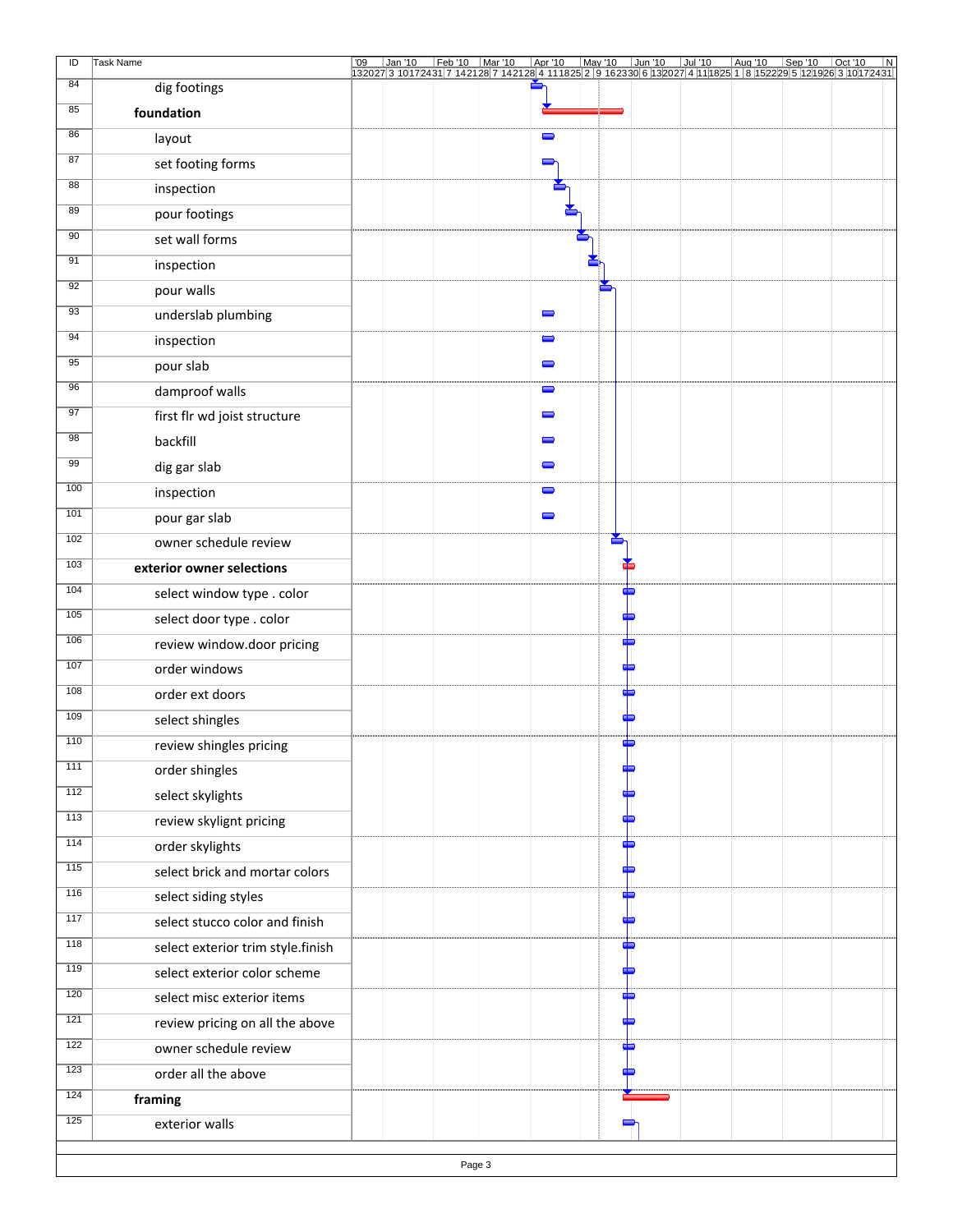| ID               | <b>Task Name</b>             | '09 | Jan '10 | Feb '10 | Mar '10 | Apr '10 | May '10<br>132027 3 10 17 2431 7 14 21 28 7 14 21 28 4 11 125 2 9 16 23 30 6 13 20 2 4 11 18 25 1 8 15 22 29 5 12 19 26 3 10 17 2431 | $\vert$ Jun '10 | Jul '10 | Aug '10 | $\sqrt{\text{Sep }10}$ | Oct '10 | N |
|------------------|------------------------------|-----|---------|---------|---------|---------|--------------------------------------------------------------------------------------------------------------------------------------|-----------------|---------|---------|------------------------|---------|---|
| 126              | entry                        |     |         |         |         |         |                                                                                                                                      |                 |         |         |                        |         |   |
| 127              | rafters                      |     |         |         |         |         |                                                                                                                                      |                 |         |         |                        |         |   |
| 128              | sheathing                    |     |         |         |         |         |                                                                                                                                      | ڪ               |         |         |                        |         |   |
| 129              | interiorwalls                |     |         |         |         |         |                                                                                                                                      |                 |         |         |                        |         |   |
| 130              | rough stairs                 |     |         |         |         |         |                                                                                                                                      | O               |         |         |                        |         |   |
| 131              | gar walls                    |     |         |         |         |         |                                                                                                                                      |                 |         |         |                        |         |   |
| $\overline{132}$ | gar trusses                  |     |         |         |         |         |                                                                                                                                      |                 |         |         |                        |         |   |
| 133              | gar sheathing                |     |         |         |         |         |                                                                                                                                      |                 |         |         |                        |         |   |
| 134              | owner schedule review        |     |         |         |         |         |                                                                                                                                      | 5               |         |         |                        |         |   |
| 135              | owner's layout review        |     |         |         |         |         |                                                                                                                                      |                 |         |         |                        |         |   |
| 136              | wall layout review           |     |         |         |         |         |                                                                                                                                      |                 |         |         |                        |         |   |
| 137              | elec layout review           |     |         |         |         |         |                                                                                                                                      |                 |         |         |                        |         |   |
| 138              | mech layout review           |     |         |         |         |         |                                                                                                                                      |                 |         |         |                        |         |   |
| 139              | low voltage layout review    |     |         |         |         |         |                                                                                                                                      |                 |         |         |                        |         |   |
| 140              | plumbing layout review       |     |         |         |         |         |                                                                                                                                      |                 |         |         |                        |         |   |
| 141              | dry-in                       |     |         |         |         |         |                                                                                                                                      |                 |         |         |                        |         |   |
| 142              | tear off old roof            |     |         |         |         |         |                                                                                                                                      |                 |         |         |                        |         |   |
| 143              | install new roof sheathing   |     |         |         |         |         |                                                                                                                                      |                 |         |         |                        |         |   |
| 144              | ice-watershield and felt     |     |         |         |         |         |                                                                                                                                      |                 |         |         |                        |         |   |
| 145              | install house gutter         |     |         |         |         |         |                                                                                                                                      |                 | ě       |         |                        |         |   |
| 146              | install skylights            |     |         |         |         |         |                                                                                                                                      | $\equiv$        |         |         |                        |         |   |
| 147              | install vents thru the roof  |     |         |         |         |         |                                                                                                                                      |                 |         |         |                        |         |   |
| 148              | install shingles             |     |         |         |         |         |                                                                                                                                      | $\blacksquare$  |         |         |                        |         |   |
| 149              | building dept inspections    |     |         |         |         |         |                                                                                                                                      |                 |         |         |                        |         |   |
| 150              | install windows              |     |         |         |         |         |                                                                                                                                      |                 |         |         |                        |         |   |
| 151              | installl ext doors           |     |         |         |         |         |                                                                                                                                      |                 |         |         |                        |         |   |
| 152              | lay brick                    |     |         |         |         |         |                                                                                                                                      |                 |         |         |                        |         |   |
| 153              | install house stucco         |     |         |         |         |         |                                                                                                                                      |                 |         |         |                        |         |   |
| 154              | gar felt                     |     |         |         |         |         |                                                                                                                                      | $\blacksquare$  |         |         |                        |         |   |
| 155              | install gar shingles         |     |         |         |         |         |                                                                                                                                      |                 |         |         |                        |         |   |
| 156              | install gar gutters          |     |         |         |         |         |                                                                                                                                      | $\blacksquare$  |         |         |                        |         |   |
| 157              | install gar stucco           |     |         |         |         |         |                                                                                                                                      | 0               |         |         |                        |         |   |
| 158              | owner schedule review        |     |         |         |         |         |                                                                                                                                      |                 |         |         |                        |         |   |
| 159              | interior owner selections 1  |     |         |         |         |         |                                                                                                                                      |                 |         |         |                        |         |   |
| 160              | select elec recessed cans    |     |         |         |         |         |                                                                                                                                      |                 |         |         |                        |         |   |
| 161              | select bath shower valves    |     |         |         |         |         |                                                                                                                                      |                 |         |         |                        |         |   |
| 162              | select bath tubs             |     |         |         |         |         |                                                                                                                                      |                 |         |         |                        |         |   |
| 163              | select steam shower          |     |         |         |         |         |                                                                                                                                      |                 |         |         |                        |         |   |
| 164              | review pricing for the above |     |         |         |         |         |                                                                                                                                      |                 |         |         |                        |         |   |
| 165              | order the above              |     |         |         |         |         |                                                                                                                                      |                 |         |         |                        |         |   |
| 166              | select kit & bath cabinets   |     |         |         |         |         |                                                                                                                                      |                 |         |         |                        |         |   |
| 167              | select interior door style   |     |         |         |         |         |                                                                                                                                      |                 |         |         |                        |         |   |
|                  |                              |     |         | Page /  |         |         |                                                                                                                                      |                 |         |         |                        |         |   |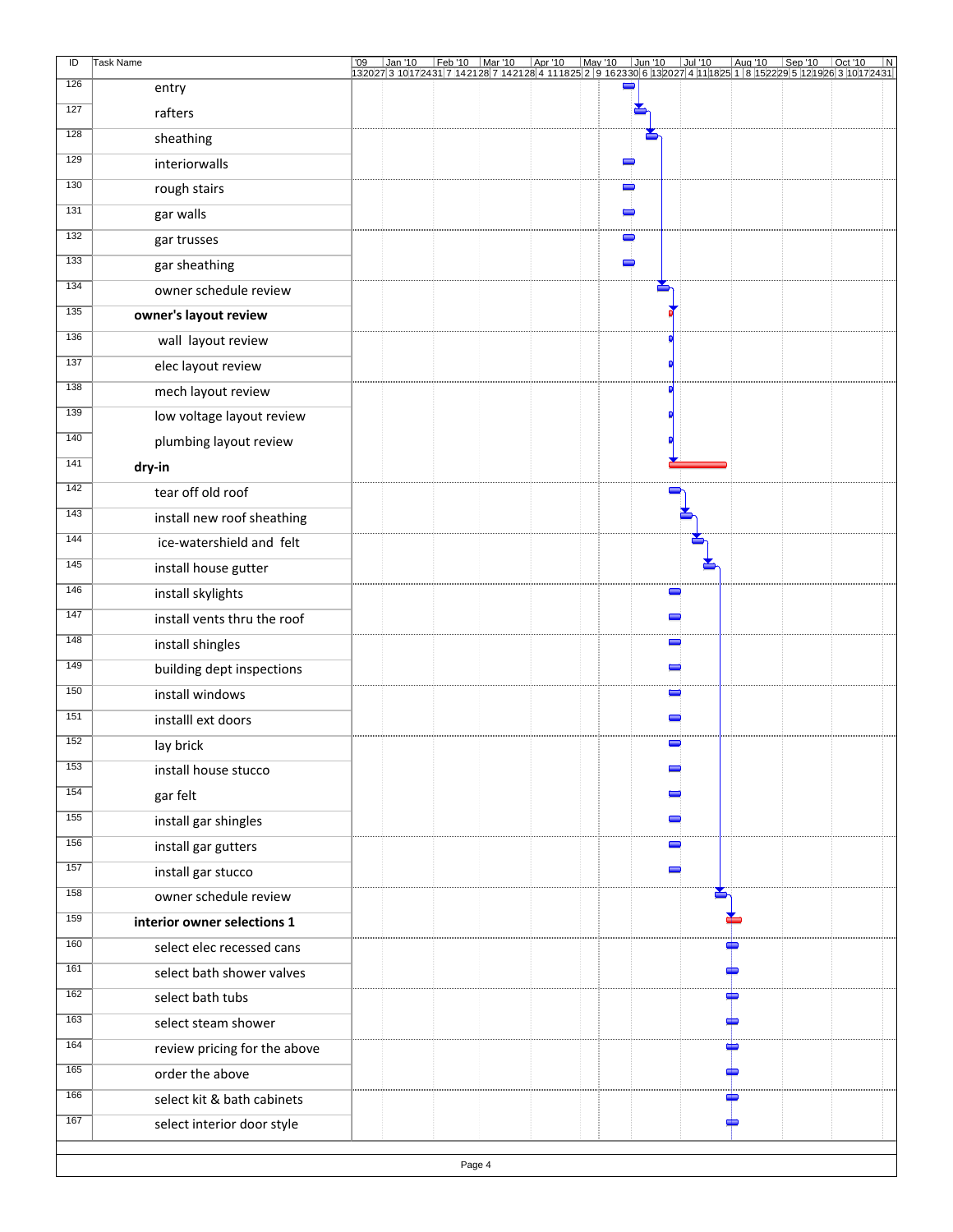| ID  | <b>Task Name</b>                   | '09 | Jan '10 | Feb '10   Mar '10 | Apr '10 | May '10 | $\vert$ Jun '10 | $ $ Jul '10 | Aug '10 | $\sqrt{\text{Sep}'10}$ | Oct '10<br> N<br>132027 3 10 17 2431 7 14 21 28 7 14 21 28 4 11 18 25 2 9 16 23 30 6 13 20 27 4 11 18 25 1 8 15 22 29 5 12 19 26 3 10 17 2431 |
|-----|------------------------------------|-----|---------|-------------------|---------|---------|-----------------|-------------|---------|------------------------|-----------------------------------------------------------------------------------------------------------------------------------------------|
| 168 | select interior trim profiles      |     |         |                   |         |         |                 |             |         |                        |                                                                                                                                               |
| 169 | review pricing for the above       |     |         |                   |         |         |                 |             |         |                        |                                                                                                                                               |
| 170 | order the above                    |     |         |                   |         |         |                 |             |         |                        |                                                                                                                                               |
| 171 | select counter tops                |     |         |                   |         |         |                 |             |         |                        |                                                                                                                                               |
| 172 | select ceramic tile                |     |         |                   |         |         |                 |             |         |                        |                                                                                                                                               |
| 173 | select shower doors                |     |         |                   |         |         |                 |             |         |                        |                                                                                                                                               |
| 174 | select medicine cabinets           |     |         |                   |         |         |                 |             |         |                        |                                                                                                                                               |
| 175 | select bath accessories            |     |         |                   |         |         |                 |             |         |                        |                                                                                                                                               |
| 176 | review pricing for the above       |     |         |                   |         |         |                 |             |         |                        |                                                                                                                                               |
| 177 | order the above                    |     |         |                   |         |         |                 |             |         |                        |                                                                                                                                               |
| 178 | rough-in                           |     |         |                   |         |         |                 |             |         |                        |                                                                                                                                               |
| 179 | install plumbing piping            |     |         |                   |         |         |                 |             |         |                        |                                                                                                                                               |
| 180 | install elec wires & boxes         |     |         |                   |         |         |                 |             |         |                        |                                                                                                                                               |
| 181 | install mech ductwk & furnace      |     |         |                   |         |         |                 |             |         |                        |                                                                                                                                               |
| 182 | building dept inspections          |     |         |                   |         |         |                 |             |         |                        |                                                                                                                                               |
| 183 | insulation                         |     |         |                   |         |         |                 |             |         |                        |                                                                                                                                               |
| 184 | building dept inspections          |     |         |                   |         |         |                 |             |         |                        |                                                                                                                                               |
| 185 | owner schedule review              |     |         |                   |         |         |                 |             |         |                        |                                                                                                                                               |
| 186 | owner interior selections 2        |     |         |                   |         |         |                 |             |         |                        |                                                                                                                                               |
| 187 | select kitchen sink.faucets        |     |         |                   |         |         |                 |             |         | $\blacksquare$         |                                                                                                                                               |
| 188 | select bath lav.faucets            |     |         |                   |         |         |                 |             |         | $\blacksquare$         |                                                                                                                                               |
| 189 | select shower heads.trim           |     |         |                   |         |         |                 |             |         | $\blacksquare$         |                                                                                                                                               |
| 190 | select elec sw & outlet trim       |     |         |                   |         |         |                 |             |         | $\blacksquare$         |                                                                                                                                               |
| 191 | select elec light fixtures         |     |         |                   |         |         |                 |             |         | $\blacksquare$         |                                                                                                                                               |
| 192 | select low volt trim               |     |         |                   |         |         |                 |             |         | $\blacksquare$         |                                                                                                                                               |
| 193 | review pricing for the above       |     |         |                   |         |         |                 |             |         |                        |                                                                                                                                               |
| 194 | order the above                    |     |         |                   |         |         |                 |             |         | $\Box$                 |                                                                                                                                               |
| 195 | select paint colors and sheen      |     |         |                   |         |         |                 |             |         | $\blacksquare$         |                                                                                                                                               |
| 196 | select trim stain and sheen        |     |         |                   |         |         |                 |             |         | $\blacksquare$         |                                                                                                                                               |
| 197 | select wd floor material           |     |         |                   |         |         |                 |             |         | $\blacksquare$         |                                                                                                                                               |
| 198 | select wd floor stain and sheen    |     |         |                   |         |         |                 |             |         | $\blacksquare$         |                                                                                                                                               |
| 199 | select drywall finish              |     |         |                   |         |         |                 |             |         | $\blacksquare$         |                                                                                                                                               |
| 200 | select interior hardware           |     |         |                   |         |         |                 |             |         | $\blacksquare$         |                                                                                                                                               |
| 201 | select mech trim                   |     |         |                   |         |         |                 |             |         | $\blacksquare$         |                                                                                                                                               |
| 202 | select the last int finish details |     |         |                   |         |         |                 |             |         | $\blacksquare$         |                                                                                                                                               |
| 203 | review pricing for the above       |     |         |                   |         |         |                 |             |         | $\blacksquare$         |                                                                                                                                               |
| 204 | order the above                    |     |         |                   |         |         |                 |             |         | $\blacksquare$         |                                                                                                                                               |
| 205 | select refrig                      |     |         |                   |         |         |                 |             |         | $\blacksquare$         |                                                                                                                                               |
| 206 | select dishwasher                  |     |         |                   |         |         |                 |             |         | $\blacksquare$         |                                                                                                                                               |
| 207 | select cook top                    |     |         |                   |         |         |                 |             |         | $\blacksquare$         |                                                                                                                                               |
| 208 | select range                       |     |         |                   |         |         |                 |             |         | $\blacksquare$         |                                                                                                                                               |
| 209 | select hood                        |     |         |                   |         |         |                 |             |         | $\blacksquare$         |                                                                                                                                               |
|     |                                    |     |         | Page 5            |         |         |                 |             |         |                        |                                                                                                                                               |